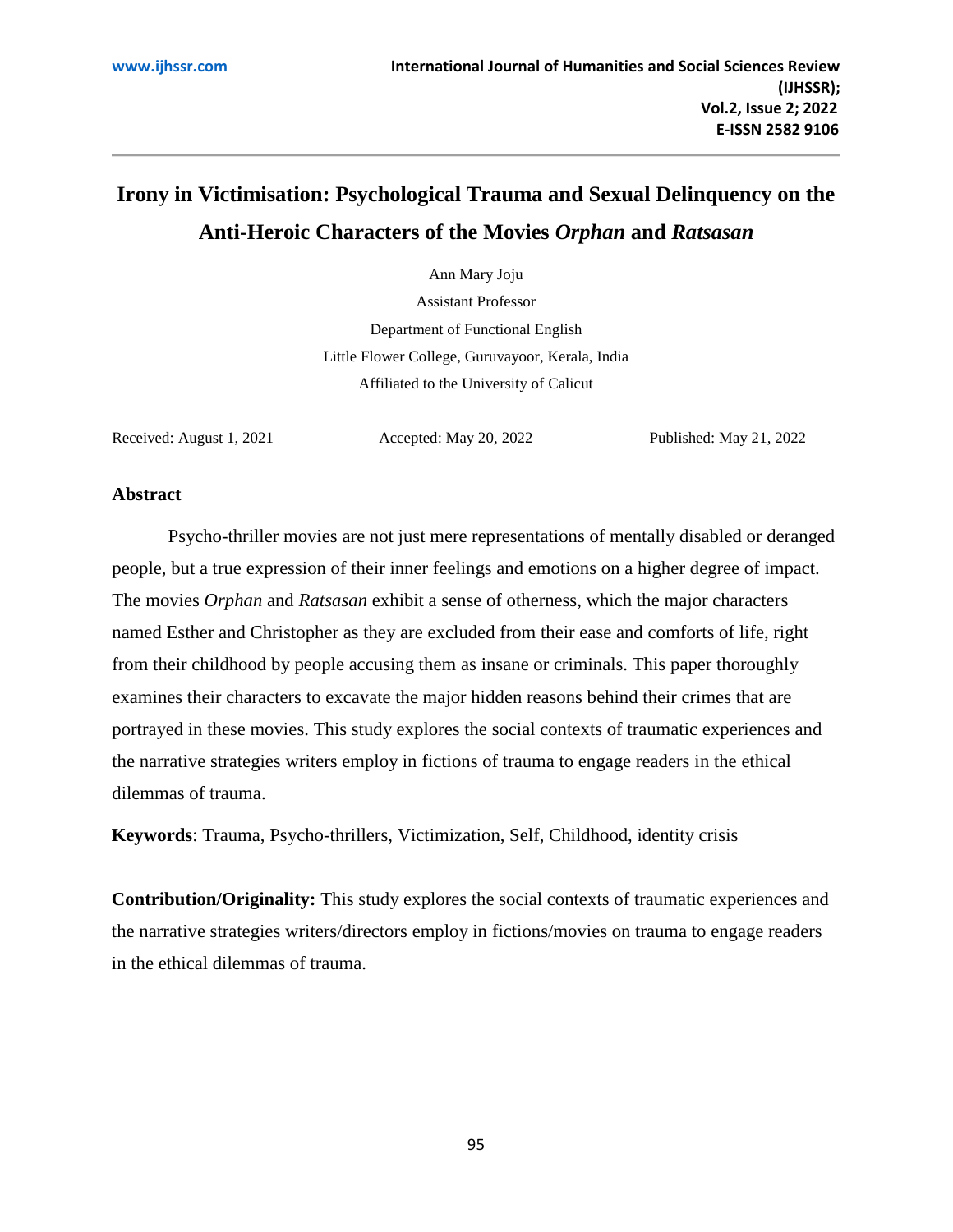### **Introduction**

A movie is a genre of entertainment which is a recording of moving images that tells a story. People watch them on a screen or television. Psychological Thrillers are the subgenre of thriller movies which portray the delusional or unstable psychological perceptions of people through mystery, murder, drama, action and paranoia. As equal as thrillers, psychological thrillers also arouse excitement, tension, fear, suspense in the minds of audience in which the story is told through the viewpoint of the psychologically stressed character. The protagonists of the movies will have serious and rare mental illness and a tendency to harm others through eerie and unpredictable actions. They stand powerful by their unusual appearance and unnatural deeds. This genre of thrillers has a serious differentiation from psychological horror movies which depict supernatural elements more than reality.

Peter Hutchings states that varied films have been labelled psychological thrillers, but it usually refers to "narratives with domesticated settings in which action is suppressed and where thrills are provided instead via investigations of the psychologies of the principal characters" (Hutchings 253). The consistent themes of psychological thrillers are death, existence, purpose, identity mind, perception and reality.

 The field of Trauma Studies in literary criticism gained special attention in 1996 with the publication Cathy Caruth's "Unclaimed Experience: Trauma, Narrative and History and Kali Tal's Worlds of Hurt: Reading the Literatures of Trauma." Trauma is an unsolvable problem of the unconscious that illuminates the inherent contradictions of experience and character. Cathy, through her notion of trauma contends whereby we come to a new understanding that permits history to arise where immediate understanding is impossible.

If Freud turns to literature to describe traumatic experience, it is because literature, like psychoanalysis, is interested in the complex relation between knowing and not knowing, and it is at this specific point at which knowing and not knowing intersect that the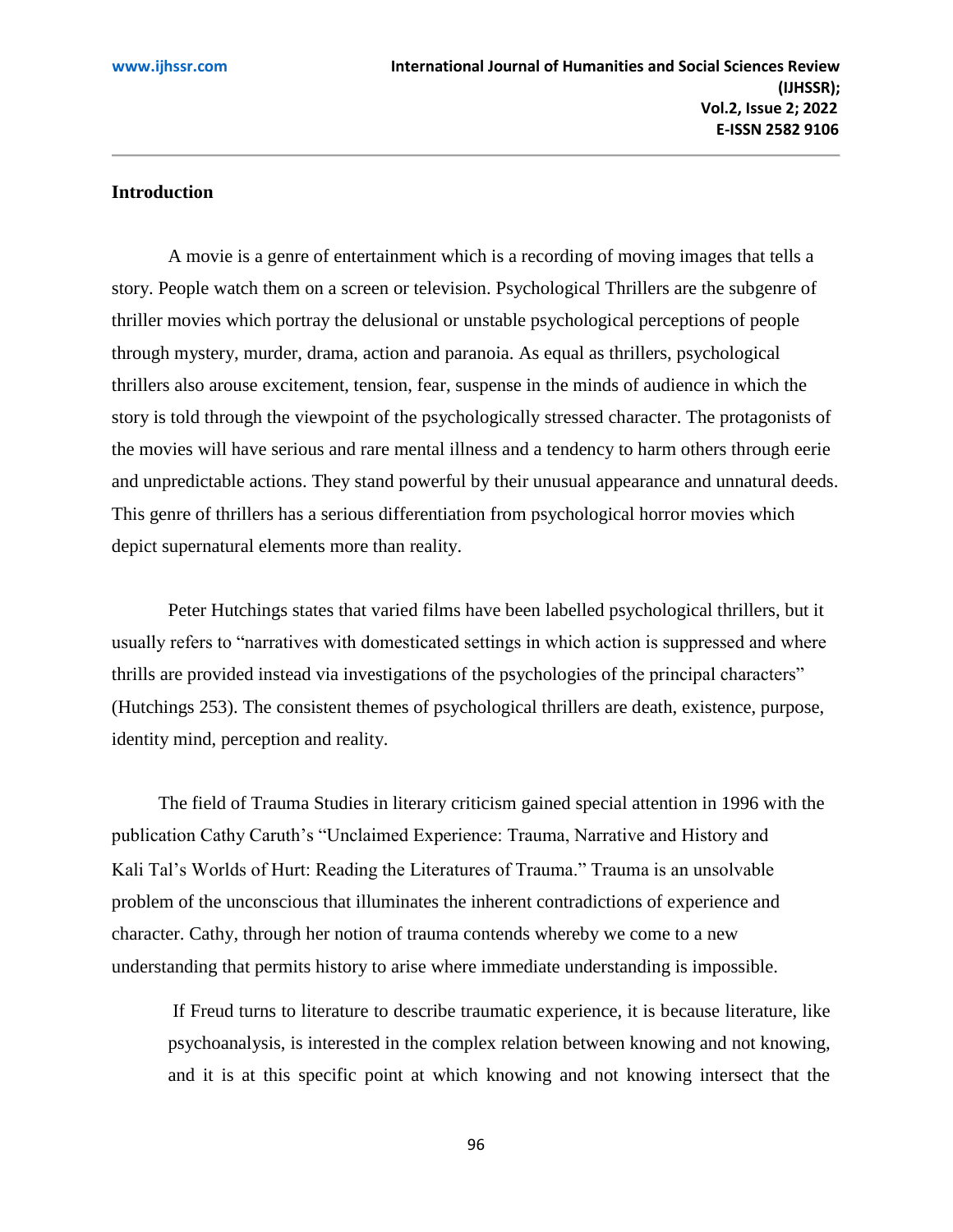psychoanalytic theory of traumatic experience and the language of literature meet. (Caruth 1)

The methodology used in the given study is an analytical approach towards the psychological impact of traumatic experiences faced by humans from their families and society, and a sense of 'Othering' which makes them evolve into serial killers, in the two movies: *Orphan* and *Ratsasan*. This study tries to explain how rejection or lack of a good caretaker leads to the traumatic experiences and to unfold the past of the protagonists of the chosen movies as the sole cause of their traumatic experiences.

*Orphan* (2009), a movie directed by Jaume Collet-Serra, a Spanish film director and producer. It is a highly thrilling movie which visualizes the central character Esther (Leena Klammer) who is affected by Hypopituitarism, a disease which diminishes hormone secretion by the pituitary gland, causing dwarfism in children and premature ageing in adults. Kate and John Coleman adopt a 9 years old girl from St. Marina Orphanage to rebuild their devastated life after the death of their baby. They get charmed by Esther very soon because of her intelligent mannerisms and she was soon welcomed by their deaf and muted younger daughter Max but not by their son Daniel. As the plot develops Esther shows some unusual reactions and talks something more than a child about the love making between Kate and John. Shocked by this Kate investigates about her past life from the previous institutions and finds that she is a 33 years old woman who is affected by the disease. Meanwhile, Esther kills the principal of her orphanage, Sister Abigail who visits their home for revealing her true past. Max and Daniel get afraid of her and she threatens them for hiding this act. Finally, she attempts to kill Daniel at the hospital but he falls into a coma and then she tries to seduce John by making him drunk. She stabs John as he refuses and scolds her for behaving like this. Returning from the hospital Kate wrathfully attempts to chase and kill her, and at last Esther drowns into the ice water as Kate does not give a hand.

In this movie one minor character Dr. Varava plays an important role in making Kate realize the truth about Esther's past. Dr. Varava reveals on phone: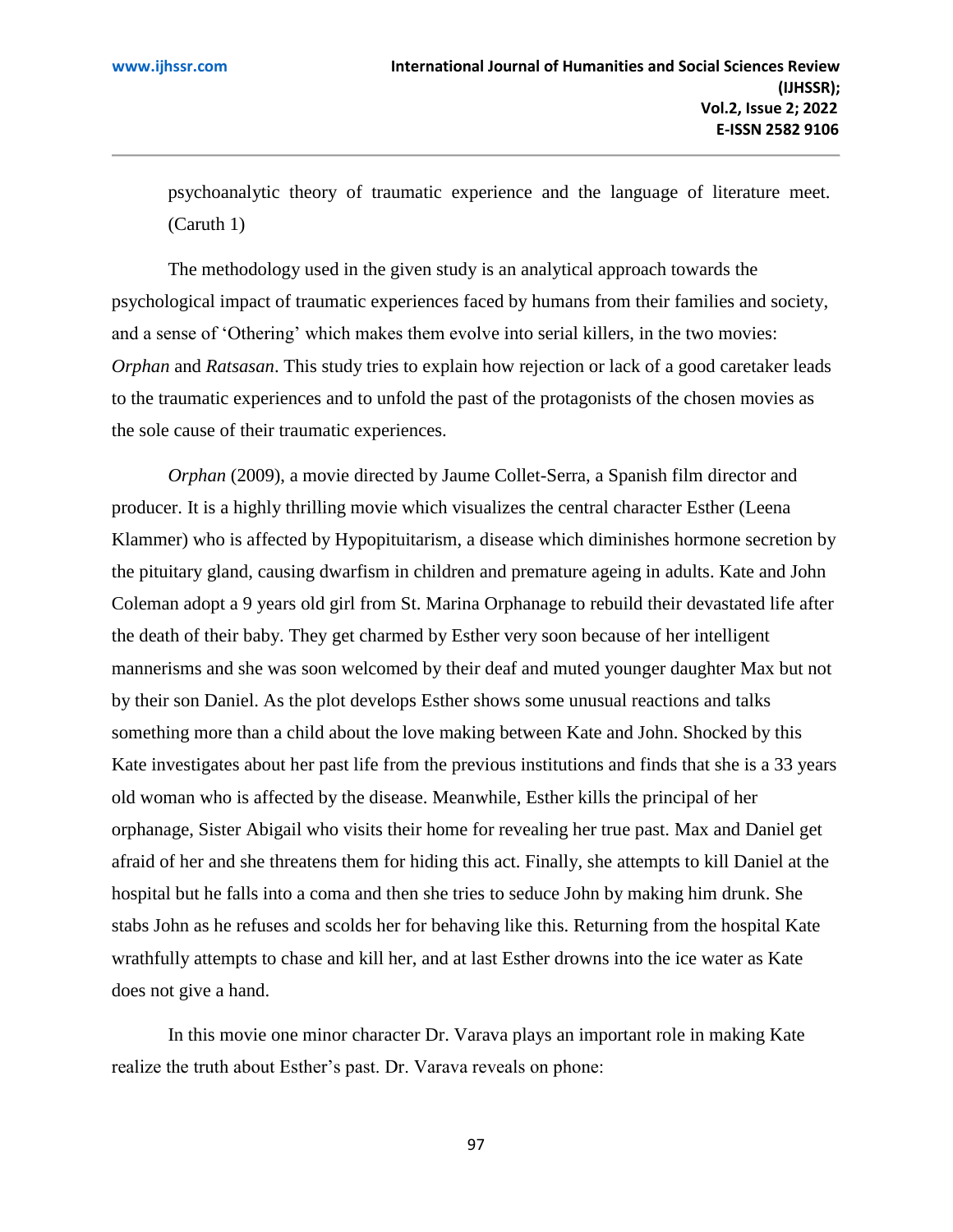My name is Dr. Varava. I'm calling from the Saarne Institute. I've just seen the picture that you sent to us. She has a rare hormonal disorder. It's called Hypopituitarism. It causes proportional dwarfism. She only looks like a child. According to our records, Leena Klammer was born in 1976. She's 33 years old! (Orphan 01:12:11)

The second movie that has been chosen for the study is *Ratsasan* (2018). This Tamil psychological thriller movie is directed by Ram Kumar, an Indian film director and writer. This movie is all about a serial killer murdering school girls. In the beginning of the movie, we get to see the corpse of a teenage girl who was brutally murdered. Arun Kumar (Vishnu Vishal), an aspiring filmmaker wants to make a movie based on a serial killer. However, the rejections that he faced in every step of his life and the pressure from his family force him to become a Sub Inspector of Police. The plot kicks in when Amutha, a teenage school girl is found murdered. Her parents find a mutilated doll's head in a gift box that was attached to their dog's collar. Arun finds out that the murder of Amutha is connected to the murder of Samyuktha, who was killed a few days prior to this incident. The researches that he had done for his script help him to realize that it was a psycho at work. Soon, another couple of murders occur and one being his personal loss increased his resolve to catch the murderer. Later the identity of the murderer was revealed to be Mary Fernandez. Arun finds more information about the case from Rajamanickkam, the investigating officer. When Rajamanickkam finds a clue about the psycho in the files, he is killed by Mary. Arun later discovers that Rajamanickkam was trying to tell him that the serial killer was not Mary, but her son Christopher who had been affected with Werner syndrome that caused him to look like an old man. He was rejected by everyone in the school except Sofiya, who took pity on him. Later she rejects him when he proposed her and tells him that he is impotent. Christopher was heartbroken and ridiculed at school. He with the help of Mary abducts and kills Sofiya. Towards the end of the movie, Arun kills Christopher after a prolonged fight. The movie ends with the media reporting that Christopher was the psycho behind this chain of murders. And also, Arun gets a chance to make a movie about a psycho.

Normally people consider disabled individuals as 'the other' and thus these individuals face a lot of rejection in their daily lives. They lose their love and care from other people and therefore might anxiously overreact to such rejections with anger and vengeance. But not all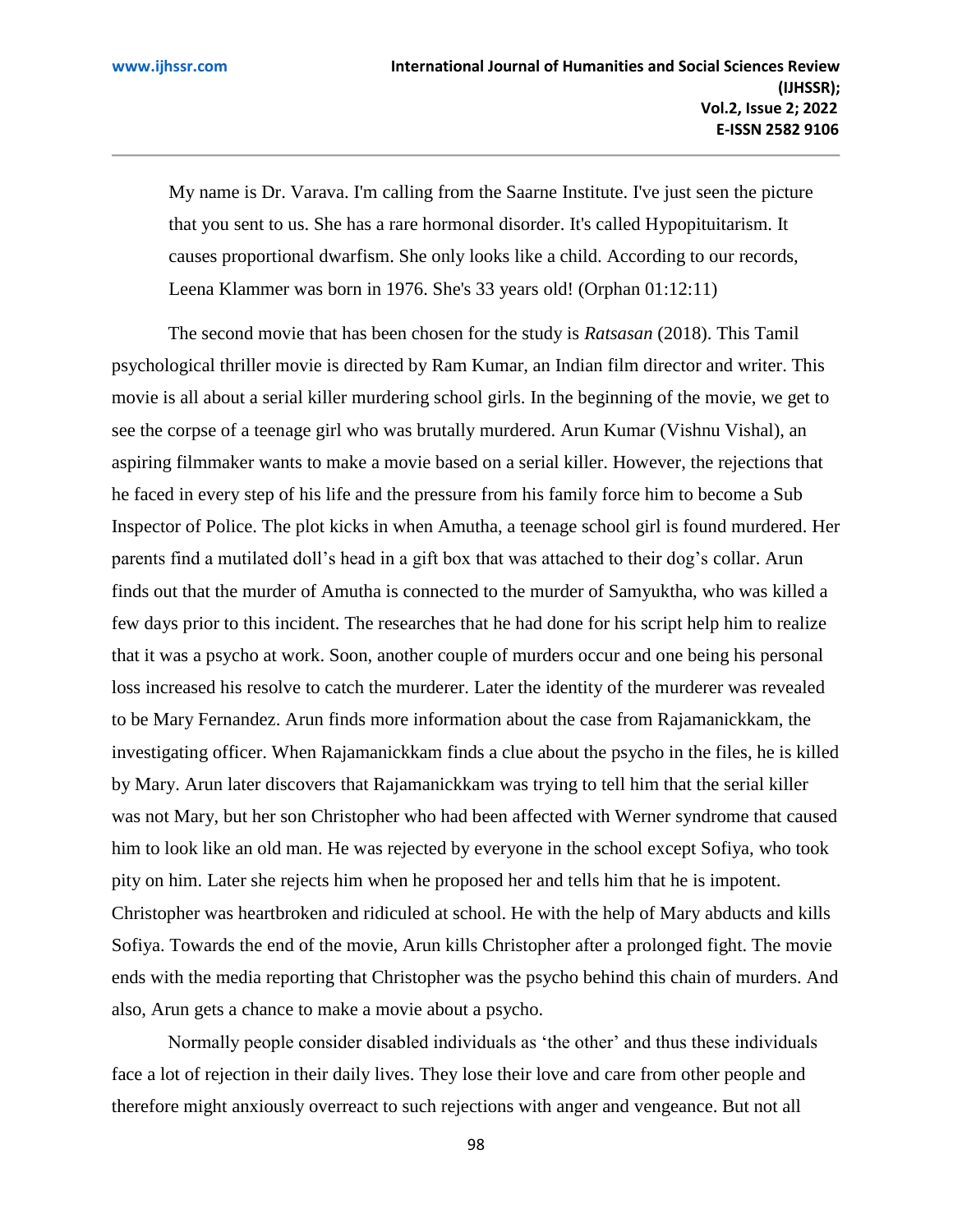mental illnesses will cause harm to others. This study tries to explore how people are marginalized due to their different ability. It also tries to find out how rejection and attachment play crucial roles in one's life.

This paper attempts to explain how rejection and attachment can affect one's life. Both attachment and rejection come under the psychological genre that describes the nature of emotional attachment between humans. This research mainly focuses on the rejection faced by people due to some or the other disabilities. The people who experience such a condition endure severe emotional pain. They might react to the rejections that they face with rage and violence.

O'Kearney R and his crew of critics have reviewed on the 'Theory of Trauma' in their article named "Trauma Narratives in Posttraumatic Stress Disorder: A Review" which was published in 2006. It focuses on nineteen empirical studies that are providing evidence about the nature of trauma narratives in posttraumatic stress disorder (PTSD). Selected studies had participants with a diagnosis of PTSD or with PTSD symptoms. The studies used either linguistic indices or participant's rating of narrative quality. "Dissociation in Children's Trauma Narratives: An Exploratory Investigation" by Kenardy J, examines the themes and concurrent and future trauma symptoms in children's trauma narratives. A diagnostic interview was conducted among children belonging to different age groups. Children in trauma narratives were more likely to show symptoms of hyper arousal, but not other symptoms of PTSD, at 6 months post-trauma.

 Esther Coleman/Leena Clammer is the main character and antagonist in the movie *Orphan*. She is a woman who can be defined as a violent psychopath. The trauma that she faces in her entire life causes irreversible damage to her psyche. Esther is very intelligent, highly manipulative and extremely charming when necessary and lacks regret when she commits crime. She has the power to induce fear, empathy and admiration. Esther/Leena suffers from a pituitary disorder that causes her to be a proportional dwarf. She is neither a physically grown woman, nor quite a child. This can be considered as the first and foremost reason behind her trauma when she started to pile up a matured girl's physical desires as it was hard for her to have an adult relationship with a "normal" man, which she really yearns for.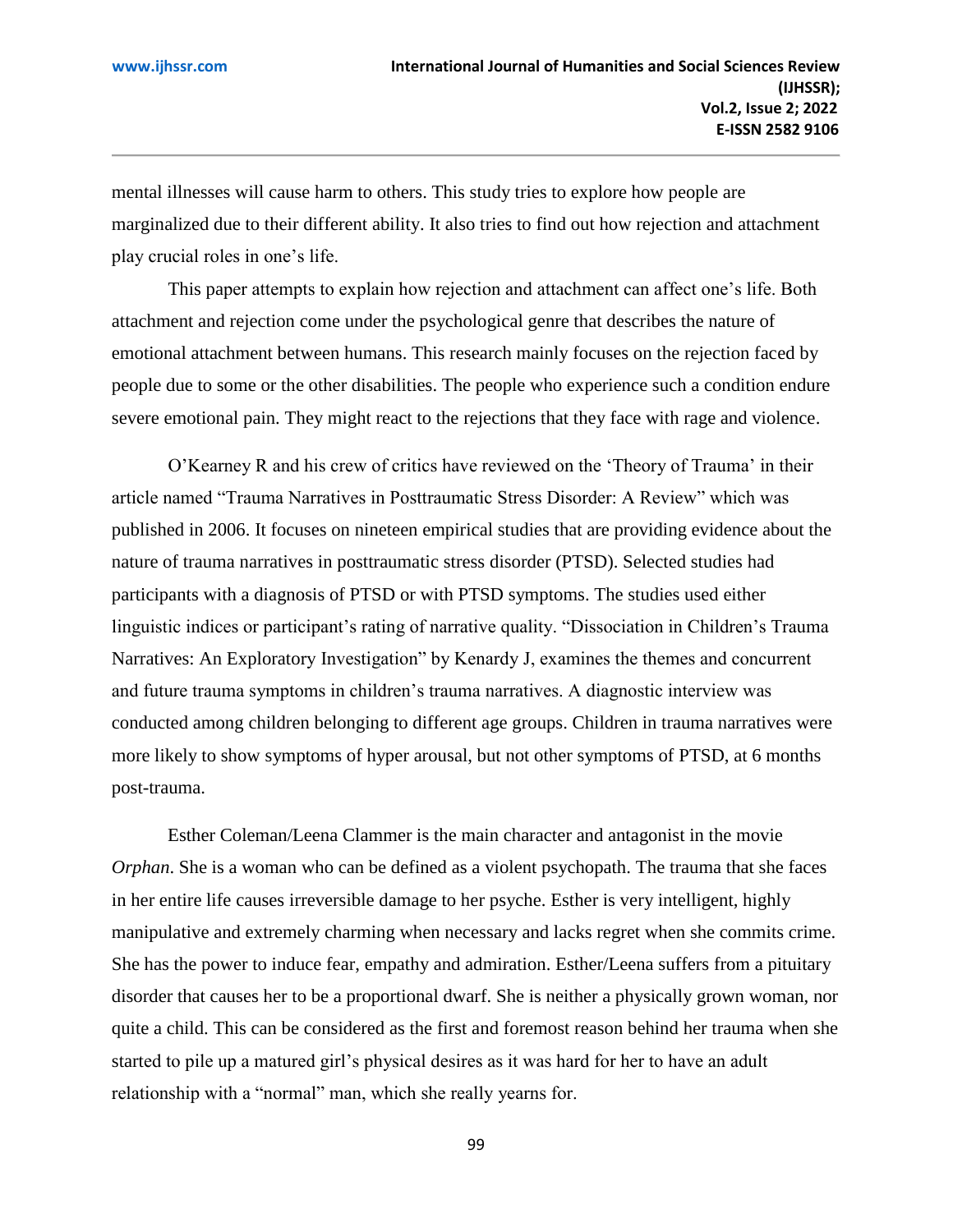Esther was sexually abused by her father since infancy. He informed her that she would never be a real woman when he took on a new sexual partner. It pushed her into insanity and she killed her father and his girlfriend. Subsequently, she was caught and placed in a mental institution named 'Saarne Institute'. Esther became one of the most violent patients in Saarne Institute and continued struggling against her restraints causing scars on her wrist and neck by herself. She wears ribbons to cover these marks. Then she escaped from the hospital and attracted an American family into adopting her. She tried to seduce her adoptive father and killed him and his family and set fire to the house when her attempt failed. The story runs as a backstory which never displayed in the real course of the movie until she met Coleman's at an American orphanage.

At first glance we see Esther as a quiet, peaceful and kind girl with many talents. But her dark days of infancy made her grow up as an evil, psychotic and manipulative character who would do anything to satisfy her lust for other men, to threaten and to attack and even to murder. She had been repeatedly raped as a child by her own father for many years and destroys any chance that Leena could ever have her own children, and sexualizes her at a young age. After escaping from the Saarne, she worked as a prostitute in Estonia for many years, mostly for pedophiles.

Esther/ Leena is a woman who suffered the sexual abuse from her father during her infancy. She became a mere flesh when she was seeking true love and care. She had never received a sincere parental relationship with her father and also faced terrible circumstances in her age of blooming. Leena loses her identity as she gets into the trauma and loses her childhood fun with her peer groups. She became a mere tool to be used to quench her father's sexual desires and was denied a caretaker's affection and protection at the very young age, while other children of her own age enjoyed every single moment of happiness with their families. Thus, she faces the dilemma of identity crisis of being her dad's sex mate as well as a daughter. Her heart shatters when her father tells her that she could not become a real grown-up woman and she confronts the major shocking reality which becomes the main reason behind her subsequent acts of violence. The rejection experienced from her own father shoves her into an utter despair to hate every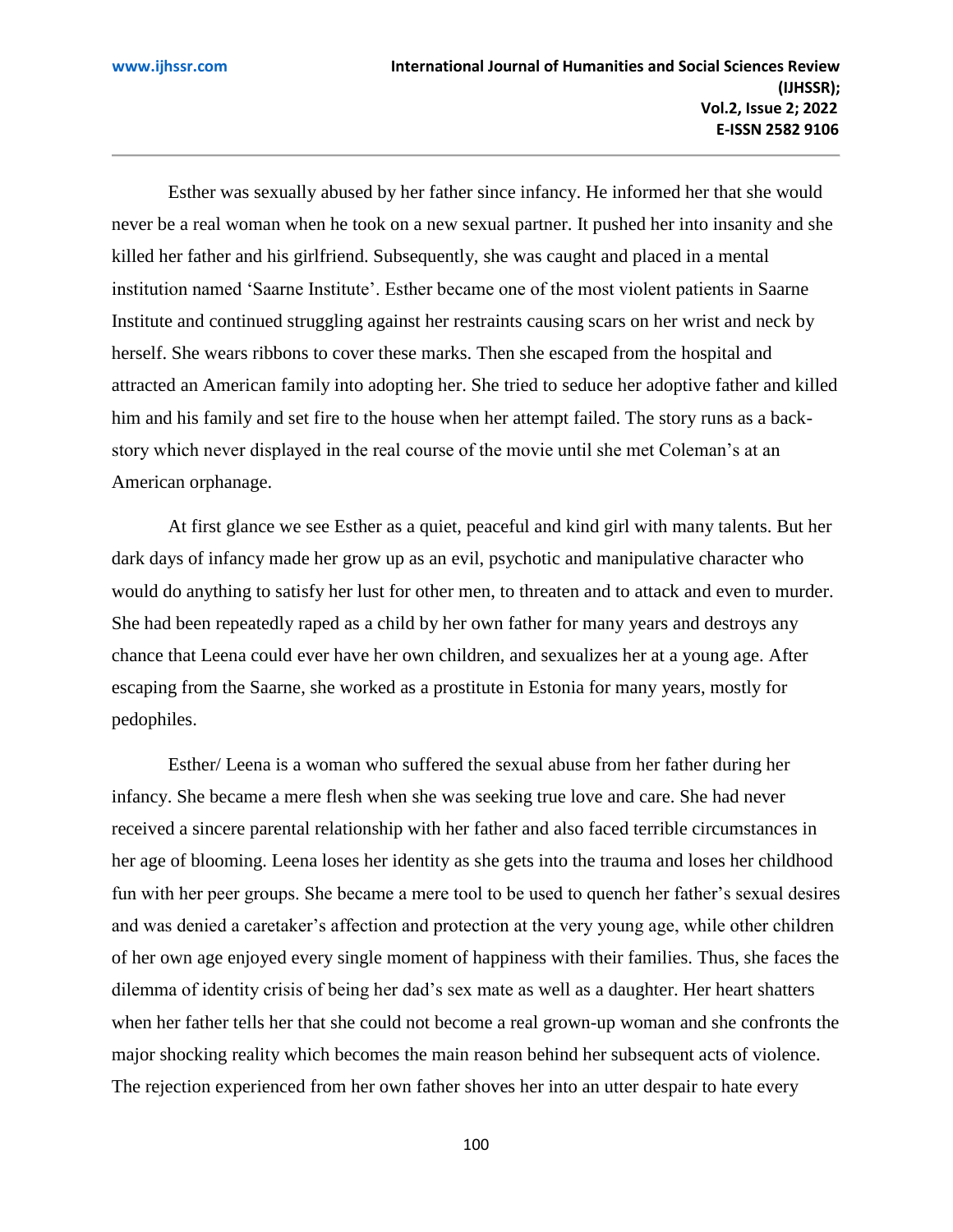single person she meets and tries to destroy their peaceful family life by intense desire to have sex with her immature body. Rejection and lack of attachment or a perfect caregiver makes her a little prostitute who yearns for pedophiles. Her never-ending desire for sex makes her a killer and violent antagonist in the movie when men refuse to satisfy her as John does at the movie's end. She acts as a highly talented child in music, painting and speaking, to attract the Coleman family. They feel very contented with her nature and quiet behavior. We cannot say that at first Esther was eager to have sex with John, but it can be her innocent wish to get a true parental relationship with him that she missed during her childhood.

The caregiver shapes a child's personality. This would be the reason for Esther's evil acts that we come across in the movie. For her, sex was everything she could do to save her life. She was being rejected and alienated in her house. Thus, she yearns for a true care and protection from Kate and John that she received in the initial days. But, the lovemaking moment of her adoptive parents witnessed by Esther awakens her dormant sexual desires and a thought of her actual age. It evokes physical attraction towards John in her. The word 'f\*\*\*k' from a nine-year old child shocks Kate who finds something unusual about her character and upbringing. The dark days of her childhood made her to misinterpret a true relationship just as 'sex' or physical intercourse.

 The main plot of the movie *Ratsasan* is about a serial killer murdering teenage girls. The movie begins with the murder of a girl followed by a number of other murders of the girls belong to the same age group. Christopher has been affected with Werner syndrome which is also known as adult progeria, a rare autosomal recessive disorder that is characterized by the appearance of premature aging. Usually, the victims of such disorders are rejected by others in our society.

The situation is the same in the case of Christopher too. The trauma of rejection is basically distressing. The feeling that others do not accept them as much as they expect, makes them upset. In this movie, Christopher, who is a victim of Werner syndrome develops sadness, anxiety, embarrassment, guilt in his mind. When he was rejected by others, he was filled with shame, hurt and loneliness which are purely the social emotions that arise in response to such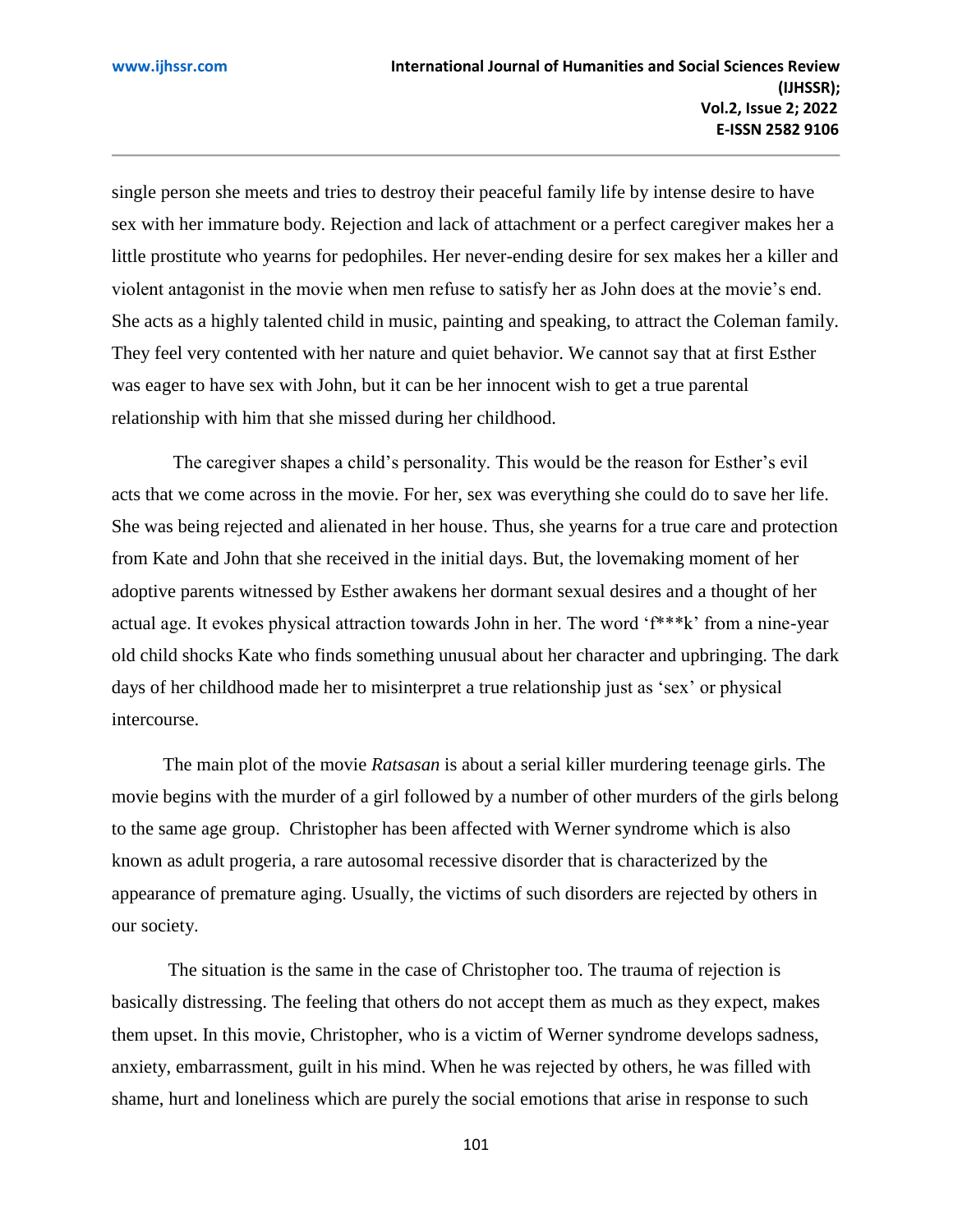events. When Christopher was taken to school, he was rejected by all the students. No one was even ready to sit with him. When he was rejected by his classmates, he felt very bad about himself as the peer group can influence one's life greatly. But a girl named Sofiya took pity on him and befriended him.

Subsequently, Christopher falls in love with Sofiya, as she was the only person who had shown him affection apart from his mother. But she rejects his proposal as he was a victim of Werner Syndrome. He never expected such a response from Sofiya and became heartbroken. Soon after, the whole school knew that Christopher was suffering from Werner Syndrome that made him look aged. Students started to mock him calling him "impotent" (Ratsasan 2018), which made him mentally weak and caused him to run out of the school.

Later in the movie we see Christopher breaking the head of a doll which was gifted to him by Sofiya, with a hammer. Here, Christopher becomes extremely angry towards Sofiya because he was devalued by others and also felt that Sofia was not taking his genuine wants and needs seriously. Besides, he believes that it was Sofiya who told everyone in his class that he was impotent which gave others a chance to ridicule him. At first Christopher expressed his anger towards Sofiya by breaking the doll's head with a hammer. But later, he kills Sofiya as he does to the doll with the help of his mother, Mary. He then develops an extreme hatred towards all the teenage girls as each of them reminded him of Sofiya and later becomes a serial killer in rest of his life.

These two movies depict various aspects of traumatic instances of real life in different sections of people. The theoretically appealing quality of this revelation raise larger questions about the relationship between violence experienced by individuals and cultural groups, or the relationships between victim, perpetrator, and witness. Trauma is not locatable in the simple violent event in an individual's past, but rather in the way that its very unassimilated nature, the way it is precisely not known in the first instance returns to haunt the survivor later on. The central idea behind these unravelled past lives of the main two characters (Esther, Christopher) is an extreme experience which directly produces a dissociative consciousness wherein the truth of the past is hidden, history can be grasped only in the very inaccessibility of its occurrence. It is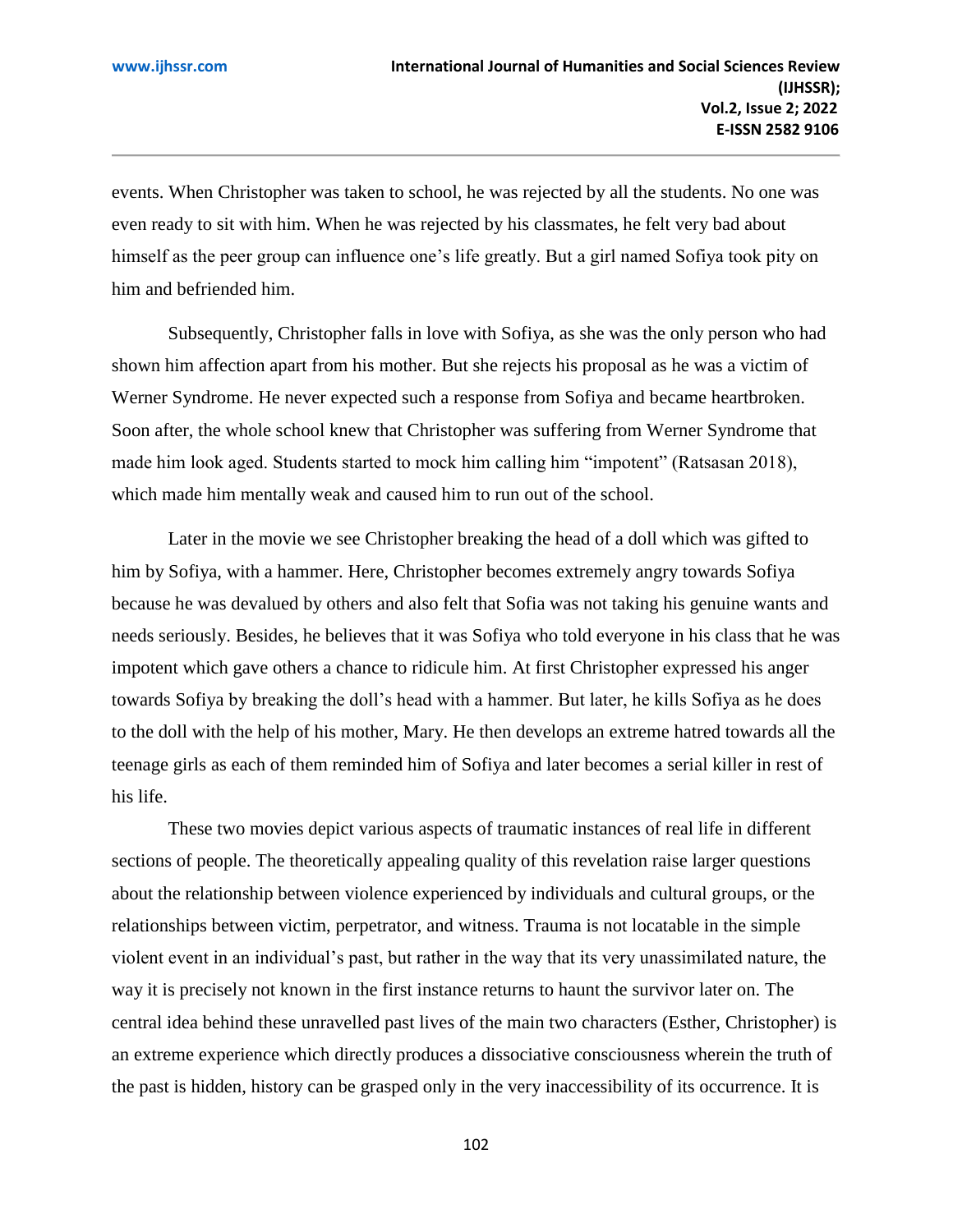evident from the instances that these people who are going through such a dilemma or suffering, or the people who had already gone through such a life would have damaged mentally to a higher degree. These dark days were rarely come out to the people who played major or minor roles in making them dangerous and violent.

#### **Conclusion**

There are two major segments of psycho-thriller movies. First, the protagonist would turn to be killer or anti-social who then tries to destroy others. Second, the protagonist would destroy himself/herself after a long period of dilemma and depression by committing suicide. The major themes of this genre include death, existence or purpose, identity, mind, perception and reality. In this narrative, the characters often have to battle an inner struggle. Jeffrey C. Alexander states:

> Cultural trauma occurs when members of a collectivity feel they have been subjected to a horrendous event that leaves indelible marks upon their group consciousness, marking their memories forever and changing their future identity in fundamental and irrevocable ways. (Alexander 6)

 Cultural trauma can also be seen in these characters too. These chosen characters had personally a messed up helter-skelter childhood, including stints in foster care, bad relationships, early exposure to sex and drugs and various other things, that have honestly made them who they are. The study asserts that Trauma creates a speechless fright that divides or destroys identity of a physically weak person. This field of learning gets much more importance due to the notion of trauma's irreversible damage to the psyche is heavy as these movies reflect.

It is a general concept that becoming a victim or being victimized is based on social perception or judgment. Here, the two movies give a totally confusing idea about the real victims. There will be a sure question aroused on the ambiguity that if the murderer or the murdered occupies the qualities of a real victim. It is not easy to differentiate between the killer's painful past and the painful present of the killed. Both situations evoke sympathy and affection in the minds of the audience. Though the people who are killed by these characters are innocents, the murderer's dark days and unbearable experiences gets more focus in these movies which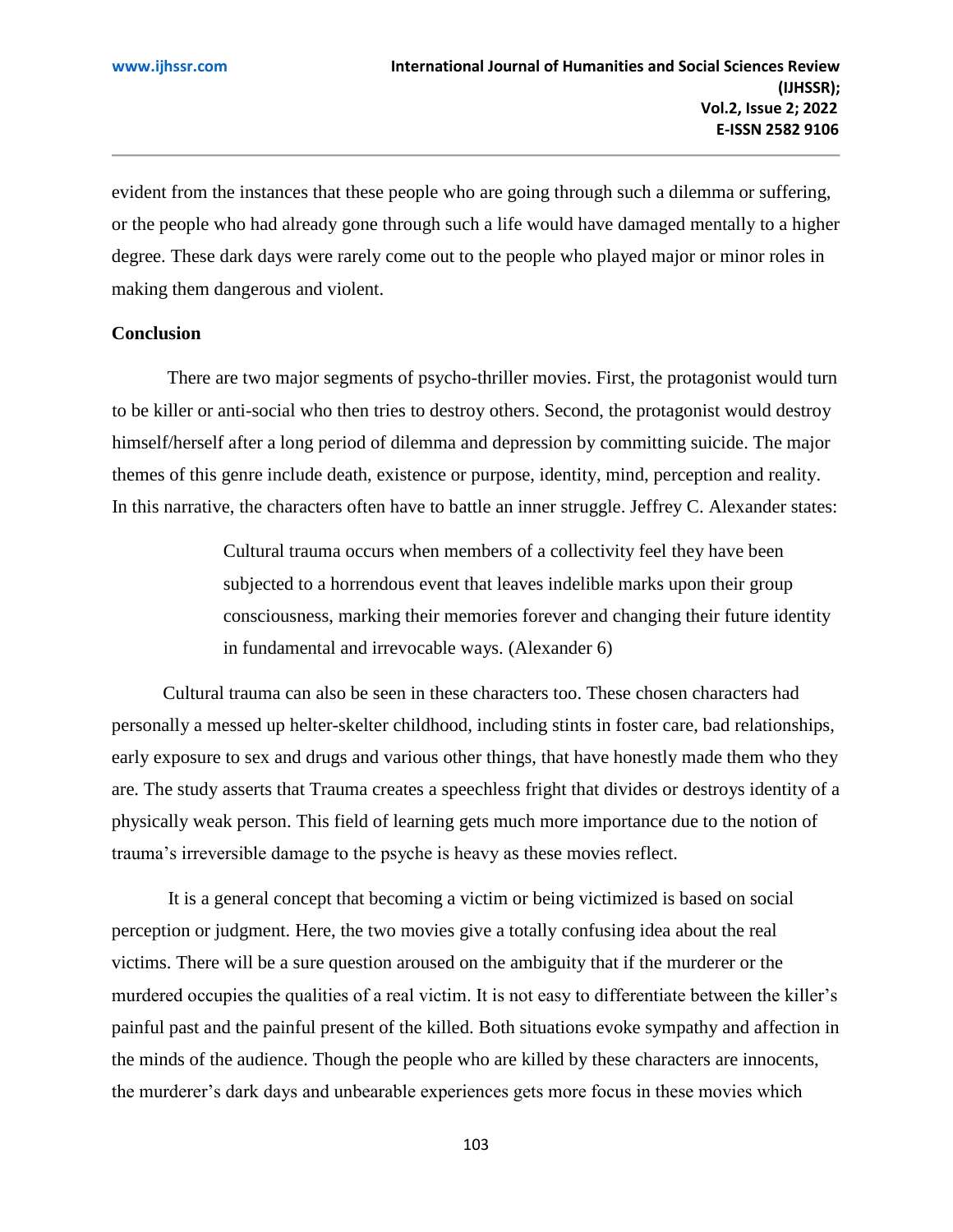construct the plot. The powerlessness they needed to endure throughout their past life itself makes them powerful in the present though they are continued to be alienated from their aspired conditions of life they did lack before. Thus, the question of victimization is clearly answered here that the real victims are the characters themselves who commit crimes and murders.

## **References**

Alexander, Jeffrey C. (2012). *Trauma: A Social Theory.* Polity.

Boron, Robert A, and Donn Byrne. (2004). *Social Psychology*. 10<sup>th</sup> ed., Prentice – Hall of India Private Limited.

Caruth, C. (1991). Unclaimed Experience: Trauma and the Possibility of History. *Yale French Studies, (79), 181-192. doi:10.2307/2930251*

Collet-Serra, Joule. (Director). (2009 July 22). *Orphan* [Film]. Dark Castle Entertainment.

Dye, Heather. (2018). The Impact and Long-Term Effects of Childhood Trauma. *Journal of Human Behavior in the Social Environment,*28(3), 381-392.

Hutching, Peter. (2009). *The A to Z of Horror.* Scarecrow Press, (253).

Kenardy, Justin, et al. (2007). Dissociation in Children's Trauma Narratives: An Exploratory Investigation. *Journal of Anxiety Disorder,*21(3), (456-466).doi:

10.1016/j.janxdis.2006.05.007.

Kumar, Ram. (Director). (2018 October 5). *Ratsasan* [Monster][Film]. Axes Film Factory.